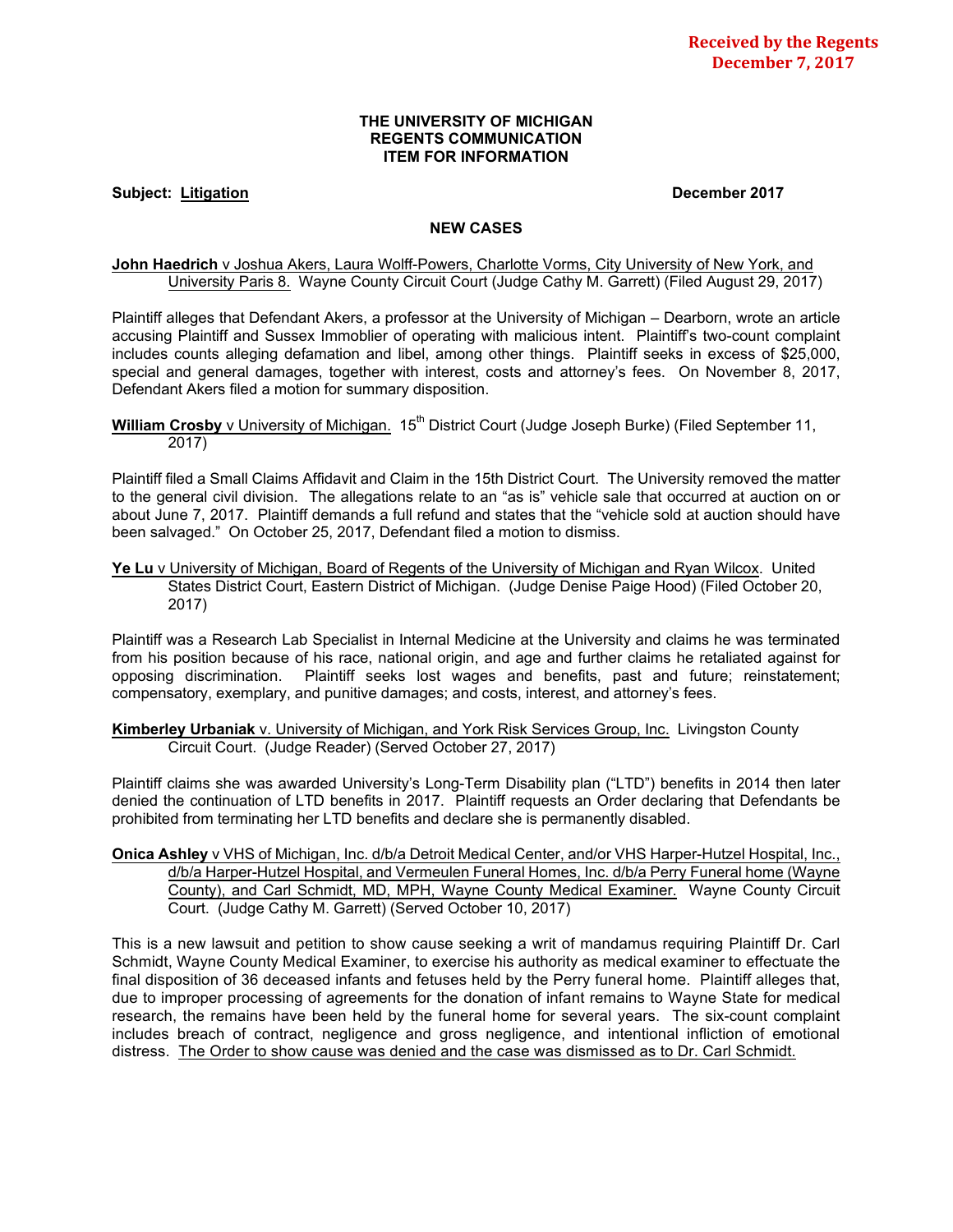**Detroit Free Press** v The Regents of the University of Michigan. Court of Claims (Judge Michael J. Talbot) (Filed November 21, 2017)

Plaintiff filed a Complaint claiming the University of Michigan violated the Freedom of Information Act ("FOIA") by denying Plaintiff's FOIA request for the complete compensation package of the University's Chief Investment Officer. The two-count complaint alleges violations of FOIA, the Michigan constitution, and common law. Plaintiff requests the Court order the Regents of the University of Michigan to provide copies of all requested records within the scope of the FOIA request. Plaintiff also seeks damages, costs and attorney's fees.

# **CASE UPDATES**

## **Michael Sanders**, as Personal Representative for the estate of Nancy Sanders, Deceased v Kenneth Wright. Washtenaw County Circuit Court (Judge Carol Kuhnke) (Filed July 8, 2014)

Plaintiff claims that defendant, while driving a UM commuter bus, struck Plaintiff's Decedent, Nancy Sanders, who later died of injuries. The complaint alleges gross negligence and seeks in excess of \$25,000 in damages with costs, interest, and attorney's fees. Defendant filed a motion for partial summary disposition to dismiss Count II of the First Amended Complaint that was granted on April 26, 2017, without prejudice. On July 11, 2017, Defendant filed a motion for summary disposition on all remaining Counts that was denied. Defendant filed a notice of appeal.

**Eugene D. Daneshvar** v Daryl R. Kipke, and NeuroNexus Technologies, Inc. United States District Court, Eastern District of Michigan (Judge Stephen J. Murphy) (Filed June 6, 2013)

Plaintiff, a doctoral candidate at the University of Michigan, College of Engineering, alleges that, after disclosing his inventions to defendant Daryl Kipke, plaintiff's faculty advisor, Defendants used Plaintiff's inventions for their own benefit. His three-count complaint alleges fraud, breach of fiduciary duty, and unjust enrichment, and he seeks exemplary damages and costs. The lawsuit was filed in Washtenaw Circuit Court; but, on July 18, 2013, defendant NeuroNexus removed it to federal court in the Eastern District of Michigan. NeuroNexus filed an answer on July 18, 2013, on behalf of both Defendants, denying all liability and filing counterclaims for (a) a declaration of non-inventorship of Plaintiff, and (b) defamation of defendant Kipke. On November 19, 2014, the Court ordered Plaintiff to show cause why his Complaint should not be dismissed for lack of prosecution. On December 1, 2014, the Court lifted the stay of litigation. On January 23, 2015, Defendants filed a motion for partial judgment on the pleadings that was granted and denied in part. On July 13, 2015, Defendants filed a motion for summary judgment. On March 24, 2017, the Court ruled on several non-dispositive motions, including (a) granting in part defendants' motion to strike plaintiff's declaration made in opposition to the motion for summary judgment; (b) denying plaintiff's motion to compel discovery against the University; (c) granting plaintiff's motion for additional briefing on disputed patent claim terms; and (d) granting one firm's motion to withdraw as counsel for plaintiff and denying another firm's motion to withdraw as counsel for plaintiff. On July 19, 2017, the Court granted Defendants' motion for summary judgment on all of Plaintiffs' claims and denied Defendants' motion for summary judgment of liability on Defendants' defamation counterclaim. On September 7, 2017, Plaintiff filed a notice of appeal.

**Stacy Deitert** v. Board of Regents of the University of Michigan. Washtenaw County Circuit Court. (Judge Carol Kuhnke) (Served June 23, 2017)

Plaintiff was a patient services associate who claims she was suffering from various medical maladies and that her request for an accommodation to file for long-term disability and extended sick leave was denied. Plaintiff alleges violations of the Family Medical Leave Act and the Person's With Disabilities Civil Rights Act. Plaintiff requests an Order awarding her compensatory damages, punitive damages, costs and attorney's fees. On September 18, 2017, an Order of partial voluntary dismissal with prejudice was entered dismissing the FMLA claim and any claim for punitive damages or equitable relief under the PWDCRA claim.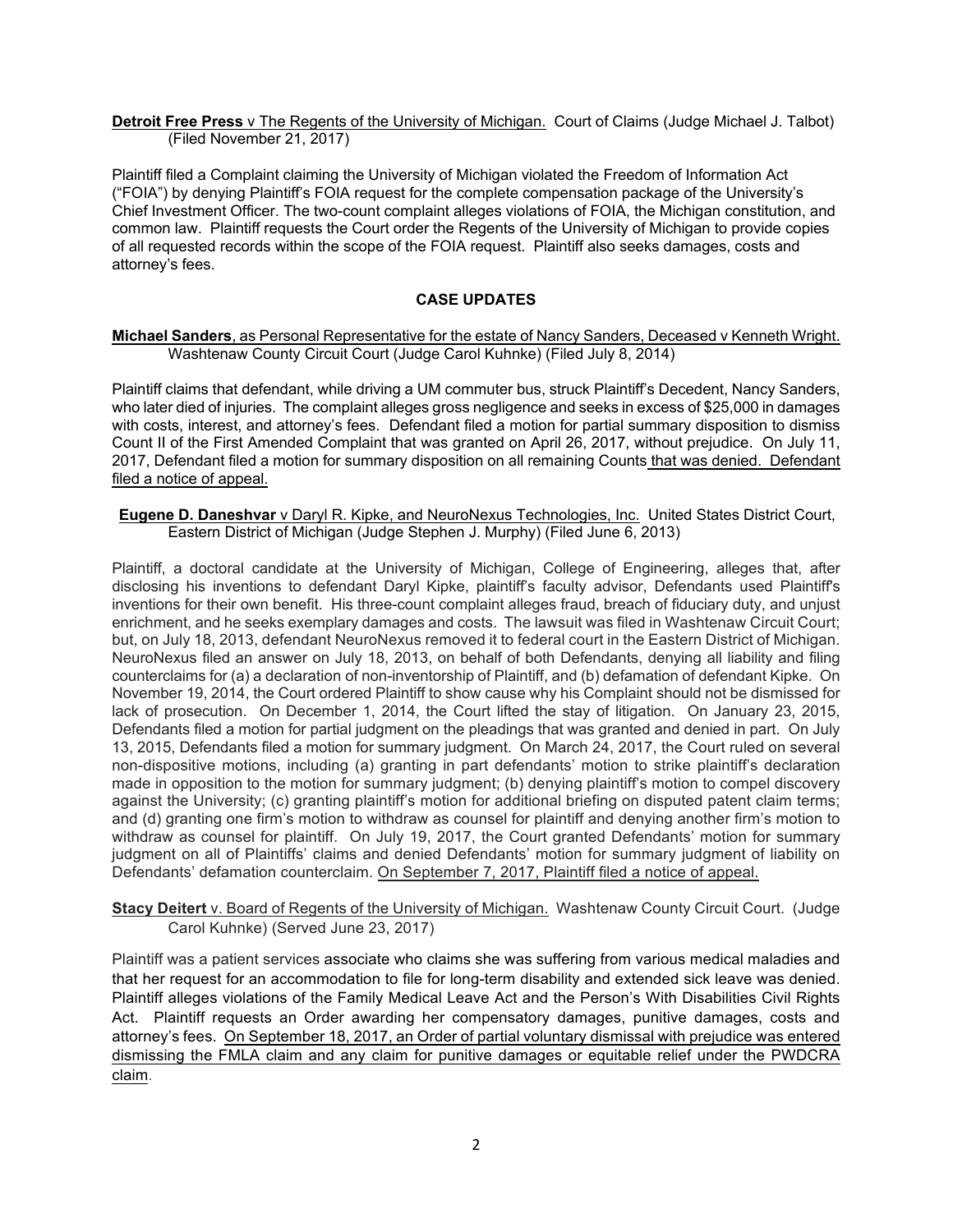## **Karen Bankovich** v University of Michigan. Court of Claims. (Judge Stephen Borrello) (Served March 17, 2017).

Plaintiff, Karen Bankovich, claims the University breached its Long-Term Disability plan ("LTD") by denying her LTD benefits. Plaintiff asks the Court to reverse the University's decision and order Plaintiff be paid LTD benefits according to the terms of the plan. Plaintiff also seeks costs and attorney's fees. On October 24, 2017, Defendant filed a motion for summary disposition.

## **John Doe** v David H. Baum, Susan Pritzel, Tabitha Bentley, E. Royster Harper, and Nadia Bazzy. United States District Court, Eastern District of Michigan. (David M. Lawson) (Filed September 1, 2016)

Plaintiff is a former student at the University of Michigan. Plaintiffs' claims arise out of actions taken against him violating the University's Policy on Sexual Misconduct by Students. Plaintiff's three-count complaint included alleged violations of 42 U.S.C. § 1983 regarding Due Process and First Amendment Free Speech. Plaintiff sought removal of all references to allegations or investigation, discipline, or sanctions from his file; immediate reinstatement to the University as a student in good standing; and compensatory, exemplary, and punitive damages, along with interest, costs, and attorney's fees. Plaintiff filed an Amended Complaint on October 3, 2016, adding Title IX claims and Michigan Elliott-Larson Civil Rights gender discrimination claims. On October 21, 2016, Defendants filed a motion to dismiss that was granted on January 5, 2017. On February 2, 2017, Plaintiff filed a motion to re-open and/or for reconsideration, to amend the complaint, and to vacate order to due process claim based on evidence that was denied. Plaintiff filed a notice of appeal.

**Rebecca Foster** v The University of Michigan, The Board of Regents of the University of Michigan, and Alison Davis-Blake, in her official capacity as Dean of the Ross School of Business at the University of Michigan. United States District Court, Eastern District of Michigan. (Judge Bernard Friedman) (Filed May 10, 2017)

Plaintiff is a 2014 graduate of the Executive Masters of Business Administration program ("EMBA") at the University of Michigan's Stephen M. Ross School of Business. She filed a one-count complaint claiming a violation of Title IX, alleging that, during her time in the EMBA program, she was stalked and harassed by a fellow EMBA student. Plaintiff claims Defendants failed to provide a prompt and equitable response to Plaintiff's complaints. Plaintiff seeks repayment for all tuition and related expenses; payment of expenses incurred as consequence of the alleged harassment and retaliation; damages for deprivation of equal access to the educational benefits and opportunities provided by Defendants; damages for lost economic opportunity; and damages for past, present, and future emotional pain and suffering, and ongoing and severe mental anguish. Plaintiff also seeks pre- and post-judgment interest, costs, and attorney's fees. On March 17, 2017, Plaintiff filed a motion for pseudonymous status or in the alternative to seal the court file. This motion was denied on May 2, 2017. On May 10, 2017, Plaintiff filed a revised Complaint adding Plaintiff Rebecca Foster's name. On May 24, 2017, Defendant's filed a motion to dismiss that was denied as moot after Plaintiff filed a first amended complaint. On July 11, 2017, Defendant's filed a motion to dismiss Plaintiff's first amended complaint that was denied.

# **Amy Clements** v The Board of Regents of the University of Michigan. Court of Claims. (Judge Christopher Murray) (Served December 22, 2016)

Plaintiff brings a breach of contract claim against the University out of an alleged denial of her long-term disability benefits. Plaintiff seeks damages, including past due benefits, and reinstatement of her eligibility for ongoing benefits, together with interest, costs and attorney's fees. Both Plaintiff and Defendant filed motions for summary disposition. On October 25, 2017, Judge Murray granted Defendant's motion for summary disposition and denied Plaintiff's motion for same. Plaintiff filed a notice of appeal.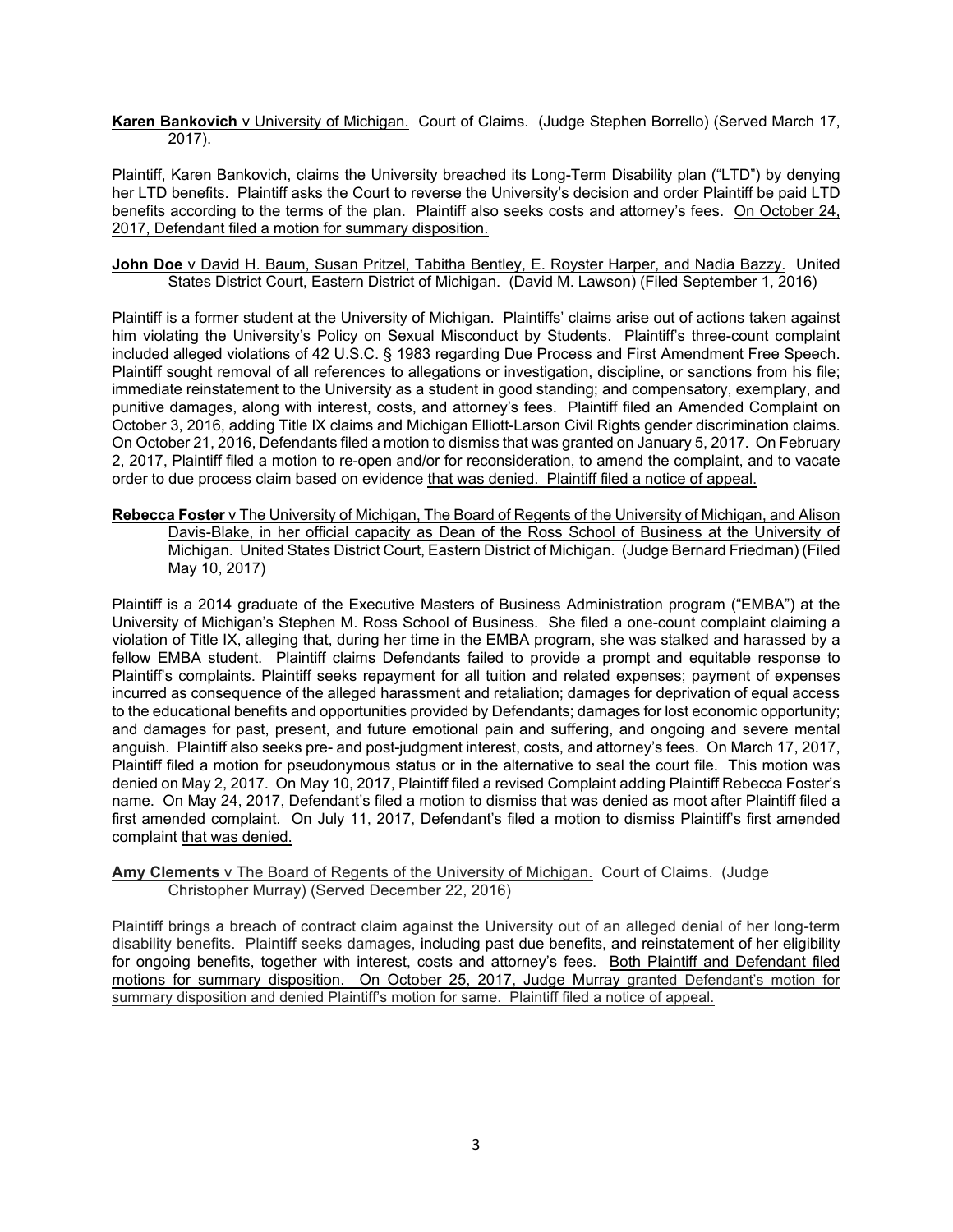**Dennis Klein** v University of Michigan Board of Regents, University of Michigan Medical Center, Jim Harvey, Bob Harris, Bill O'Dell, Chris Schlaps, Maria Brussolo, Denise Seibert, Luis Mello, and Susan Quine, in their personal and professional capacities. United States District Court, Eastern District of Michigan. (Judge Nancy Edmunds) (Served July 17, 2017)

Plaintiff, who has been on long-term disability since 2015, claims that, in the beginning of October 2008, a continuous process began by which he was treated substantially differently than other employees and that he subjected to workplace harassment at the hands of Defendants either directly or in collusion with Defendant Harvey; and that that led to a stroke. Plaintiff's ten-count complaint alleges intentional infliction of emotional distress, defamation, invasion of privacy, negligent hiring and retention, failure to provide a safe workplace, breach of implied covenant of good faith and fair dealing, violation of Title 42 USC 1983 and 1985, violation of HIPPA, breach of contract, and loss of consortium, society, and companionship. Plaintiff seeks damages in the amount of \$4,000,000, and compensatory damages in the amount of \$4,000,000. On August 14, 2017, Defendants filed a motion to dismiss. On October 13, 2017, Defendant's re-filed a motion to dismiss after Plaintiff filed an amended Complaint.

# **CASE RESOLUTION**

**Arseniy Bakhshersyan** v. Regents of the University of Michigan, Erik Wessel, E. Royster Harper, Pamela Heatlie, Daniel Ferency, David Baum, Marita Inglehart, and Arlyn Reed. Court of Claims. (Judge Michael Talbot) (Served May 16, 2017)

Plaintiff, a graduate student in the Masters in Business Administration ("MBA") program sponsored by the Ross School of Business, alleged violations of the Michigan Constitution after he was found to have stalked his former girlfriend when she ended their relationship. Plaintiff was notified of the allegations and given a full and fair opportunity to make his case. Plaintiff was found to have stalked his former girlfriend. Plaintiff appealed in writing. A former federal judge, who serves as the University's external appellate reviewer, affirmed the stalking finding in writing. Plaintiff nonetheless alleged he was denied his constitutional rights under the University's disciplinary process. Plaintiff requested mandatory injunctive and declaratory relief, and sought sanctions, costs, and attorney's fees. On May 26, 2017, Plaintiff filed a verified motion for order to show cause and for preliminary injunction that was denied. On June 8, 2017, Defendants filed a motion to dismiss. On July 7, 2017, Plaintiff filed an Amended Complaint adding several UM employees as defendants as well as a Title IX claim. In response, Defendants filed a supplemental brief regarding dismissal of the first amended complaint. On July 17, 2017, Plaintiff filed his first renewed motion for preliminary injunctions that was denied on July 21, 2017. Plaintiff also has pending felony criminal charges based on the same pattern of stalking. On October 9, 2017, Judge Talbot granted Defendants' motion to dismiss. Plaintiff filed an untimely motion for reconsideration that was denied.

**Katie Oppenheim, BSN, RN** v. Board of Regents of the University of Michigan. Court of Claims. (Judge Christopher M. Murray) (Filed July 18, 2017)

Plaintiff filed a one-count complaint claiming the University of Michigan violated the Freedom of Information Act. Plaintiff sought a judgment against Defendant for declaratory relief, injunctive relief, punitive damages, costs, and attorney's fees. On September 8, 2017, a stipulated Order to dismiss with prejudice was entered by Judge Murray.

**Mackinac Center for Public Policy** v University of Michigan. Court of Claims. (Judge Stephen L. Borrello) (Served March 7, 2017)

Plaintiff filed a one-count complaint claiming the University of Michigan violated the Freedom of Information Act ("FOIA"). Plaintiff sought penalties and costs. Settlement has been reached between the parties. This case is concluded.